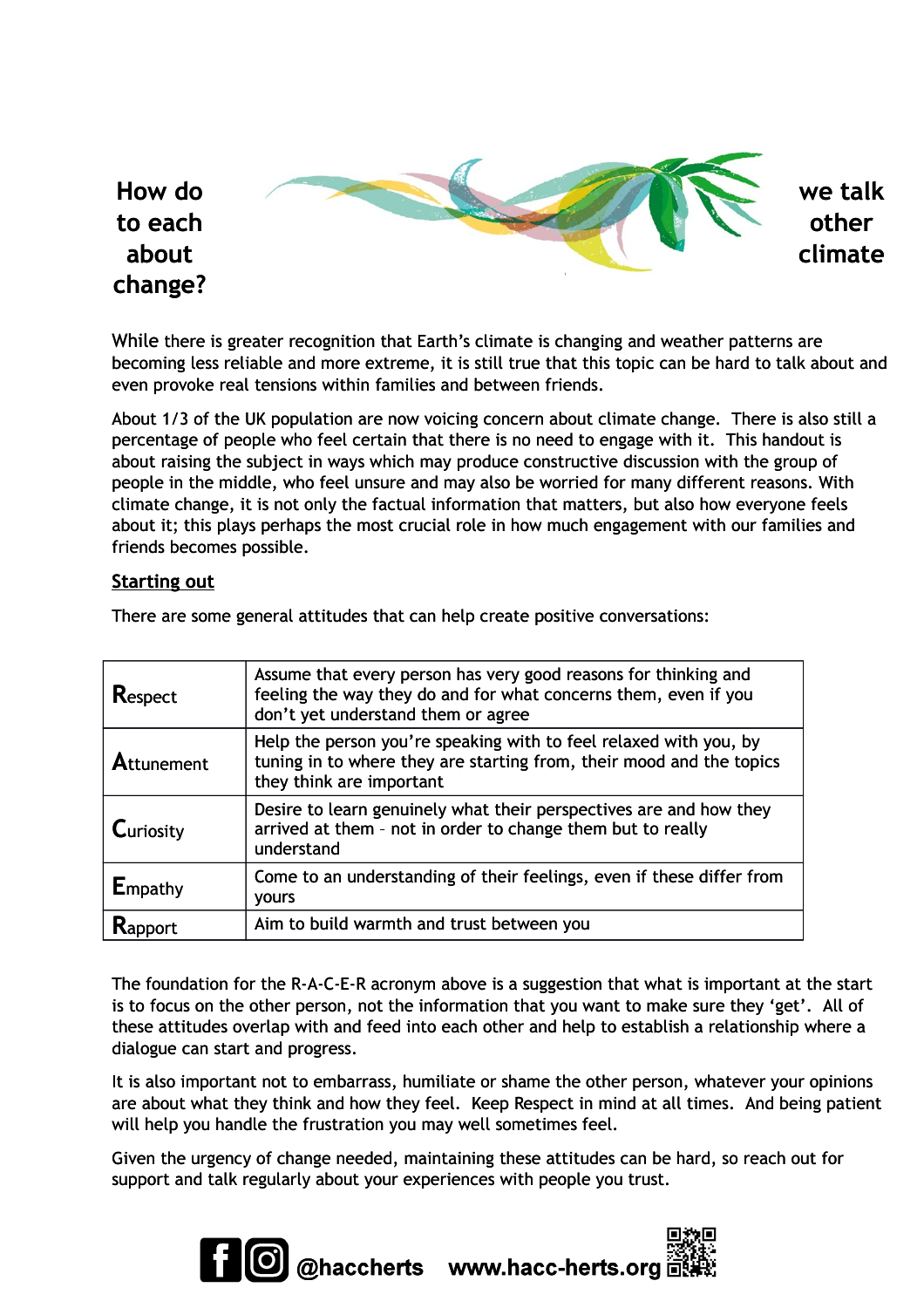Even if you've tried before and failed to have a positive conversation with someone, it may be possible to start afresh by approaching them and the topic with RACER attitudes. It may help to acknowledge that your previous discussions have not gone well and, if you think you may have been too forceful or insensitive to them, you may even want to apologise. It is worth trying everything you can to get your relationship around this topic on to a new footing.

## **Developing the conversation**

Once you have a basis for further discussion, it is important that you continue to attune yourself to the other person so that you can progress at their pace. Overwhelming people with too much information too soon can be very counter-productive. A good indicator of when someone is ready for more is when they start asking new questions – perhaps about different topics or wanting more detail about things you've talked about before.

On our website [\(www.hacc-herts.org\)](file:///C:%5CUsers%5CD1437781%5CAppData%5CLocal%5CMicrosoft%5CWindows%5CINetCache%5CContent.Outlook%5C2J39S5FZ%5Cwww.hacc-herts.org) we will post a longer version of this which also suggests a range of approaches to take your discussions further.

## **What are we all aiming for?**

Depending on how you look at the drawing below, it is possible to see either a very young or a very old woman. This drawing expresses something about our situation now – we each can see things in very different ways. Equally, we can all see something new and unexpected at any moment, when we stay open and don't come to a final judgement too soon. This is as true in our attitudes towards each other as it is for this picture.



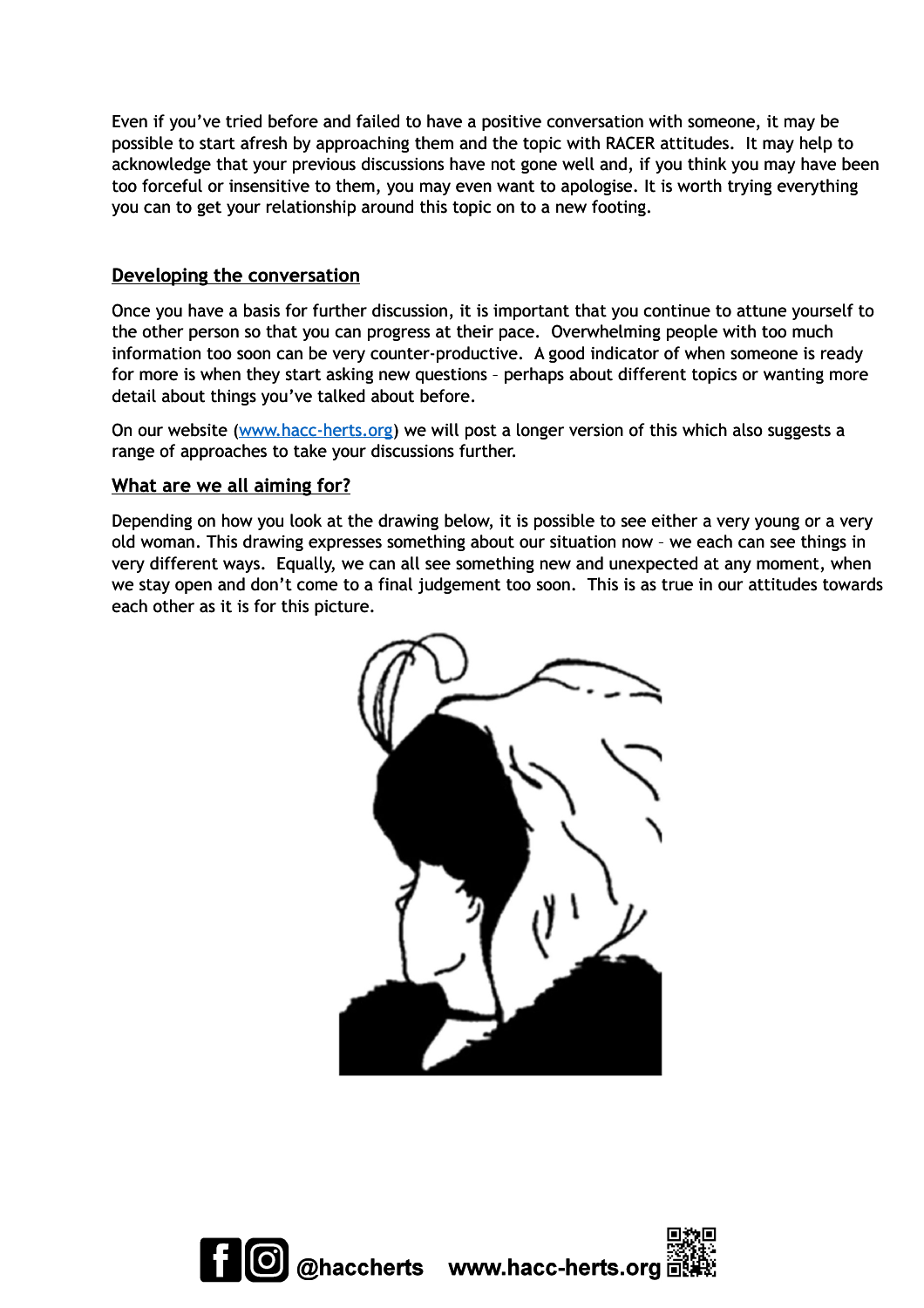RACER attitudes may over time create the conditions for meaningful dialogue that can lead to strong relationships based on mutual understanding and trust. Multiplied up, these can only strengthen us as communities, and build resilience and resourcefulness. There are no guarantees. Equally, there is no doubt that designing a bright future is much more likely when we work well together!